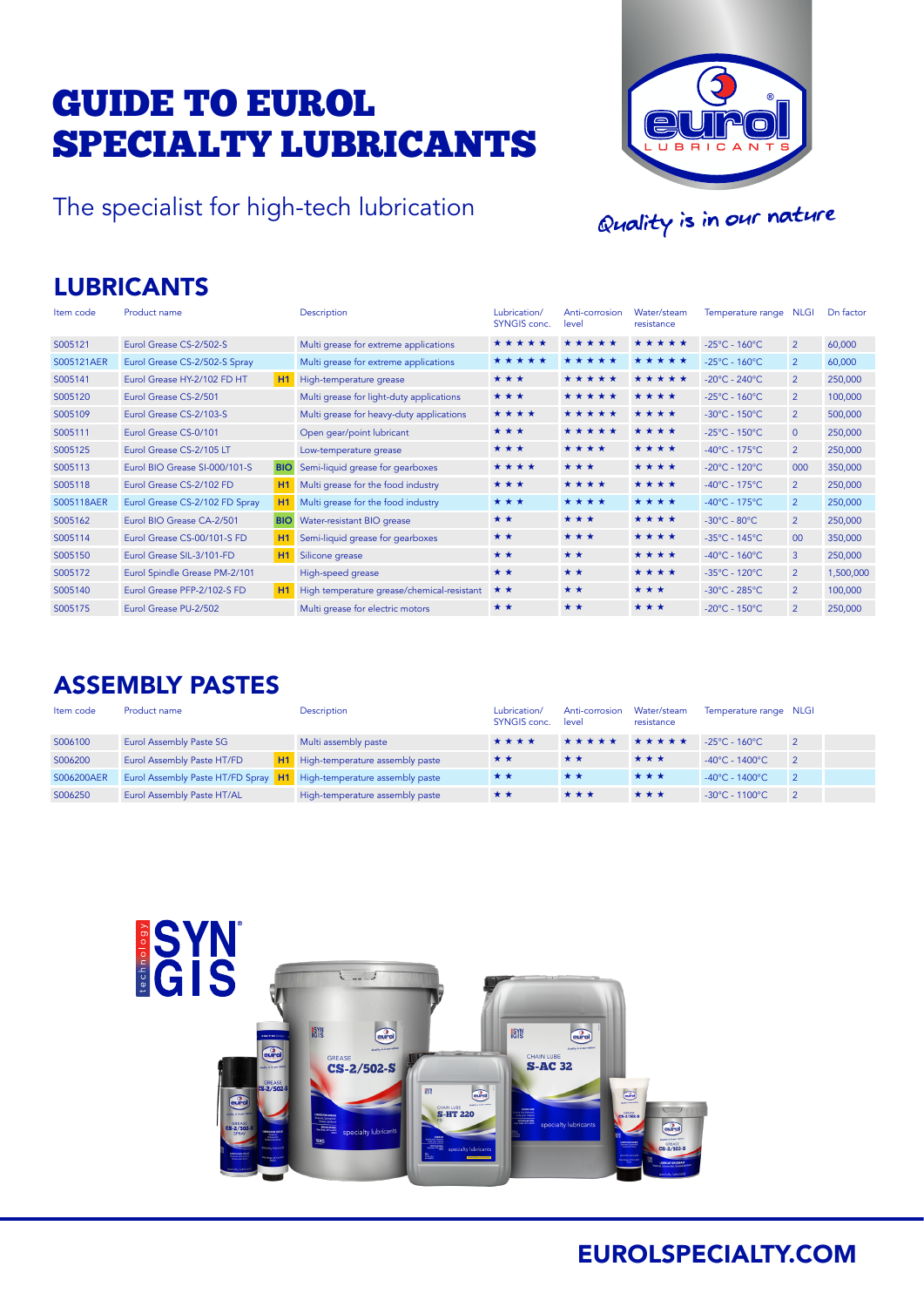## LUBRICATING OILS

| Item code          | Product name                 |                | Description                      | Lubrication/<br><b>SYNGIS</b> conc. | Anti-corrosion<br>level | Water/steam<br>resistance | Temperature range                  |  |
|--------------------|------------------------------|----------------|----------------------------------|-------------------------------------|-------------------------|---------------------------|------------------------------------|--|
|                    | <b>HYDRAULIC FLUID</b>       |                |                                  |                                     |                         |                           |                                    |  |
| S004102            | Eurol Food Hydro HV 32       | H1             | Hydraulic/pneumatic oil          | ***                                 | ***                     | ***                       | $-40^{\circ}$ C - 120 $^{\circ}$ C |  |
| S004103            | Eurol Food Hydro HV 46       | H1             | Hydraulic/pneumatic oil          | ***                                 | ***                     | ***                       | $-40^{\circ}$ C - 120 $^{\circ}$ C |  |
| S004104            | Eurol Food Hydro HV 68       | H1             | Hydraulic/pneumatic oil          | ***                                 | ***                     | ***                       | $-40^{\circ}$ C - 120 $^{\circ}$ C |  |
| S004105            | Eurol Food Hydro HV 100      | H1             | Hydraulic/pneumatic oil          | ***                                 | ***                     | ***                       | $-40^{\circ}$ C - 120 $^{\circ}$ C |  |
|                    | <b>CHAIN OIL</b>             |                |                                  |                                     |                         |                           |                                    |  |
| S001112            | Eurol Chain Lube S-HT 220 FD | H1             | High-temperature lubricating oil | ***                                 | ***                     | ***                       | to 260°C                           |  |
| S001101            | Eurol Chain Lube S-AC 38 FD  | H <sub>1</sub> | Multi lubricant                  | **                                  | ***                     | ***                       | to 120°C                           |  |
| <b>GEARBOX OIL</b> |                              |                |                                  |                                     |                         |                           |                                    |  |
| S002105            | Eurol Food Gear HV 100       | H1             | Gearbox oil                      | ***                                 | ***                     | ***                       | $-25^{\circ}$ C - 120 $^{\circ}$ C |  |
| S002106            | Eurol Food Gear HV 150       | H1             | Gearbox oil                      | ***                                 | ***                     | ***                       | $-25^{\circ}$ C - 120 $^{\circ}$ C |  |
| S002107            | Eurol Food Gear HV 220       | <b>H1</b>      | Gearbox oil                      | ***                                 | ***                     | ***                       | $-25^{\circ}$ C - 120 $^{\circ}$ C |  |
| S002108            | Eurol Food Gear HV 320       | H1             | Gearbox oil                      | ***                                 | ***                     | ***                       | $-25^{\circ}$ C - 120 $^{\circ}$ C |  |
| S002109            | Eurol Food Gear HV 460       | H1             | Gearbox oil                      | ***                                 | ***                     | ***                       | $-25^{\circ}$ C - 120 $^{\circ}$ C |  |

### DRY LUBRICATION

| Item code  | Product name                      |            | <b>Description</b>                   | Lubrication/<br>SYNGIS conc. | Anti-corrosion<br>level | Water/steam<br>resistance | Temperature range |
|------------|-----------------------------------|------------|--------------------------------------|------------------------------|-------------------------|---------------------------|-------------------|
| S009101    | Eurol PL Lube                     |            | Lubricant/anti-corrosion             | ****                         | *****                   | ****                      | to 120°C          |
| S009101AER | Eurol PL Lube Spray 400 ml        |            | Multi spray/anti-corrosion           | ****                         | *****                   | ****                      | to 120°C          |
| S001101AER | Eurol Chain Lube S-AC 38 FD Spray |            | H1 Multi spray                       | ***                          | ***                     | ****                      | to 120°C          |
| S009103AER | Eurol Wax Lube-S Spray            |            | Lubricant/wax                        | $\star \star$                | ***                     | ****                      | to 80°C           |
| S009100    | Eurol PL-S Lube                   | <b>BIO</b> | Biodegradable lubricant              | **                           | ***                     | ****                      | to 120°C          |
| S009100AER | Eurol PL-S Lube Spray             |            | <b>BIO</b> Biodegradable multi spray | $\star \star$                | ***                     | ****                      | to 120°C          |
| S003200AER | Eurol CL-F Lube Spray             |            | Lubricant for extreme pressure       | *****                        | * * *                   | ***                       | to 120°C          |

### ADDITIVES

| Item code | Product name                   | Description                                                                                          | Anti-wear | Cleaning<br>action  | Fuel/energy<br>effiency | Anti-<br>corrosion | Friction<br>reduction | Filter<br>compatibility | <b>Treat level</b> |
|-----------|--------------------------------|------------------------------------------------------------------------------------------------------|-----------|---------------------|-------------------------|--------------------|-----------------------|-------------------------|--------------------|
| S008300   | Eurol Additive-S               | For spiking hydraulic fluids / gearbox oil $\star \star \star \star \star \star$ $\star \star \star$ |           |                     | ****                    | ****               | *****                 | *****                   | 5%                 |
| S008310   | <b>Eurol Additive-S Engine</b> | For spiking diesel engine oil                                                                        | *****     | $\star \star \star$ | ****                    | ****               | *****                 | ★★★★★                   | 5%                 |
| S008330   | <b>Eurol Additive-S Flush</b>  | For flushing / cleaning diesel engines                                                               | ****      | ****                | <b>NR</b>               | <b>NR</b>          | <b>NR</b>             | *****                   | 3%                 |
| S008320   | <b>Eurol Additive-S Diesel</b> | For spiking diesel fuel                                                                              | **        | ****                | ****                    | ***                | ***                   | *****                   | 0.1%               |
| S008500   |                                | Eurol Additive-S RSS 200 Anti stick / slip for hydraulic systems                                     |           |                     |                         |                    |                       |                         | 1%-5%              |

Eurol Additive-S products are free from microplastic (PTFE) and chlorinated paraffin.

## **CLEANERS**

| Item code  | Product name                        |                    |                | Description                                         | Soiling type                 |  |
|------------|-------------------------------------|--------------------|----------------|-----------------------------------------------------|------------------------------|--|
| S007100AER | Eurol Swift Clean 110 Spray         |                    |                | Non-residue evaporating cleaner                     | Grease/oil/bitumen           |  |
| S007103AER | Eurol Swift Clean 120 FD Spray      |                    | H1             | Evaporating cleaner                                 | Grease/oil/bitumen           |  |
| S007104AER | Eurol Swift Clean 130 Spray         |                    |                | Sticker, marker remover                             | Grease/oil/markers, stickers |  |
| S007106AER | Eurol Swift Clean INOX Spray        | BIO H <sub>1</sub> |                | Stainless steel polish                              | Smudges/fingerprints         |  |
| S007107AER | Eurol Swift Clean 160 Special Spray |                    |                | Mild paint stripper/solvent cleaner                 | Grease/oil/paint residues    |  |
| S007108    | Eurol Swift Clean 180 Sugar         | BIO H <sub>1</sub> |                | Sugar remover                                       | Sugar/caramel                |  |
| S007121    | Eurol Swift Clean 200 ECO           |                    | <b>BIO</b>     | Biodegradable cleaner                               | Grease/oil/bitumen           |  |
| S007123    | Eurol Swift Clean 210 ECO           |                    | <b>BIO</b>     | Biodegradable cleaner                               | Grease/oil                   |  |
| S007122    | Eurol Swift Clean 300               |                    | A <sub>1</sub> | Multi cleaner/water-dilutable                       | Multi                        |  |
| S007130AER | Eurol Swift Clean Foam Spray        |                    |                | Foam cleaner                                        | Smudges/fingerprints         |  |
| S007124    | Eurol Swift Clean 400               |                    |                | Limescale, rust remover/water-dilutable             | Limescale/rust               |  |
| S007161    | <b>Eurol Swift Clean Wipes</b>      | A1                 | <b>E2</b>      | Moist wipes for heavy soiling/cosmetic grade        | Grease/oil/hands             |  |
| S001004    | Eurol Swift Clean Microfiber Cloth  |                    |                | Micro-fibre cloth for use with Swift Clean products |                              |  |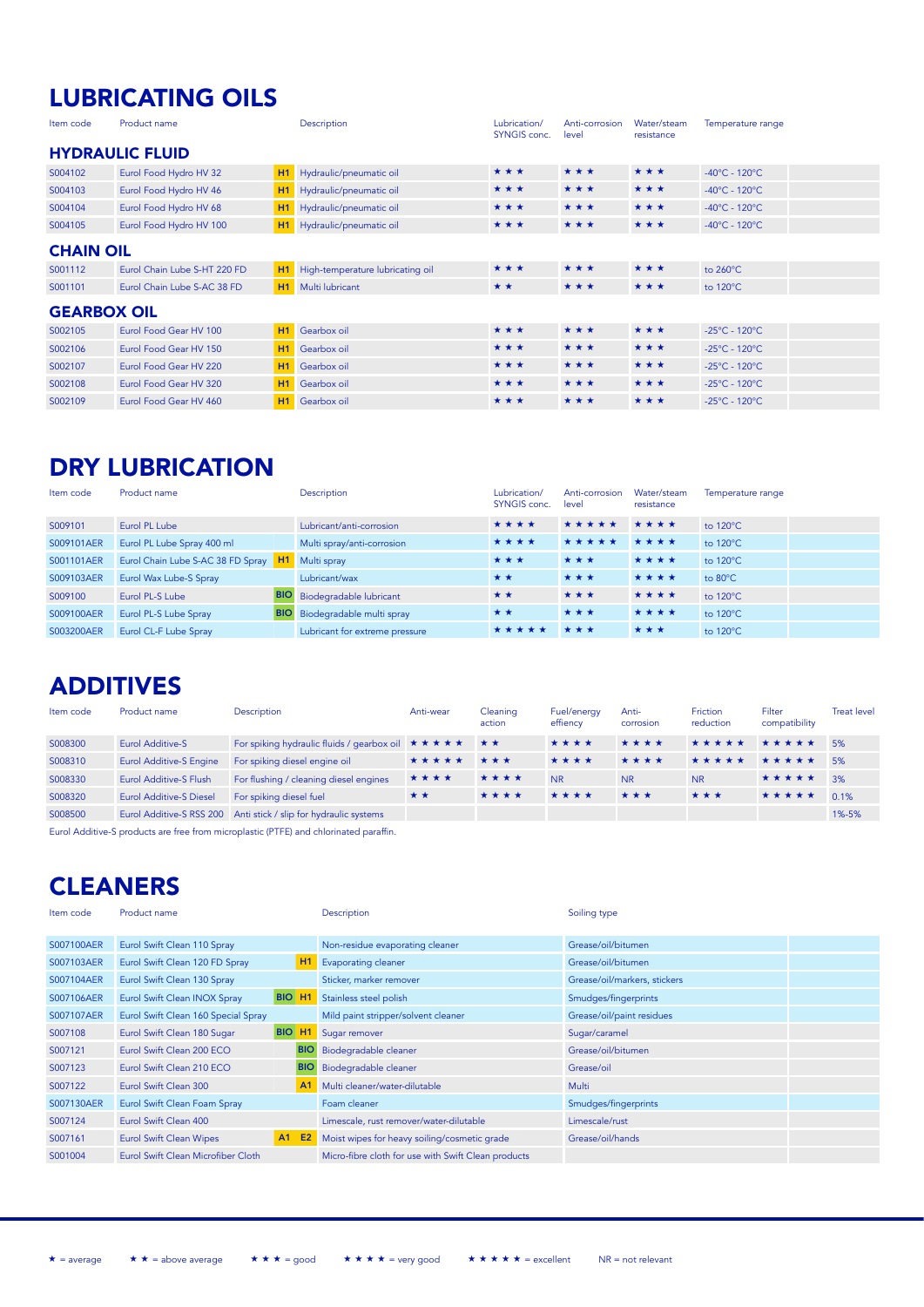# Which part which lubricant?

### LUBRICANTS

| <b>CLOSED BEARINGS</b> |     | Item code  | Product name                   |            | Temperature range                  | Dn factor |
|------------------------|-----|------------|--------------------------------|------------|------------------------------------|-----------|
| H1 food industry       | Yes | S005118    | Eurol Grease CS-2/102 FD       | H1         | $-40^{\circ}$ C - 175°C            | 250,000   |
| No                     |     | S005118AER | Eurol Grease CS-2/102 FD Spray | H1         | $-40^{\circ}$ C - 175°C            | 250,000   |
|                        |     | S005141    | Eurol Grease HY-2/102 FD HT    | H1         | $-20^{\circ}$ C - 240 $^{\circ}$ C | 250,000   |
|                        |     | S005140    | Eurol Grease PFP-2/102-S FD    | H1         | $-30^{\circ}$ C - 285 $^{\circ}$ C | 100,000   |
|                        |     |            |                                |            |                                    |           |
| High speed             | Yes | S005172    | Eurol Spindle Grease PM-2/101  |            | -35°C - 120°C                      | 1,500,000 |
| No                     |     |            |                                |            |                                    |           |
| Average speed          | Yes | S005109    | Eurol Grease CS-2/103-S        |            | -30°C - 150°C                      | 500,000   |
| <b>No</b>              |     | S005125    | Eurol Grease CS-2/105 LT       |            | $-40^{\circ}$ C - 175 $^{\circ}$ C | 250,000   |
|                        |     | S005141    | Eurol Grease HY-2/102 FD HT    | <b>H1</b>  | $-20^{\circ}$ C - 240 $^{\circ}$ C | 250,000   |
|                        |     | S005140    | Eurol Grease PFP-2/102-S FD    | H1         | $-30^{\circ}$ C - 285 $^{\circ}$ C | 100,000   |
|                        |     | S005162    | Eurol BIO Grease CA-2/501      | <b>BIO</b> | $-30^{\circ}$ C - 80 $^{\circ}$ C  | 250,000   |
|                        |     |            |                                |            |                                    |           |
| Low speed              | Yes | S005121    | Eurol Grease CS-2/502-S        |            | $-25^{\circ}$ C - 160 $^{\circ}$ C | 60,000    |
|                        |     | S005125    | Eurol Grease CS-2/105 LT       |            | $-40^{\circ}$ C - 175°C            | 250,000   |
|                        |     | S005111    | Eurol Grease CS-0/101          |            | $-25^{\circ}$ C - 150 $^{\circ}$ C | 250,000   |
|                        |     | S005162    | Eurol BIO Grease CA-2/501      | <b>BIO</b> | $-30^{\circ}$ C - 80 $^{\circ}$ C  | 250,000   |
|                        |     |            |                                |            |                                    |           |
| <b>OPEN POINT</b>      |     | Item code  | Product name                   |            | Temperature range                  | Dn factor |
| H1 food industry       | Yes | S005118AER | Eurol Grease CS-2/102 FD Spray | H1         | $-40^{\circ}$ C - 175°C            | 250,000   |
| <b>No</b>              |     | S005141    | Eurol Grease HY-2/102 FD HT    | H1         | $-20^{\circ}$ C - 240 $^{\circ}$ C | 250,000   |
|                        |     | S005140    | Eurol Grease PFP-2/102-S FD    | H1         | $-30^{\circ}$ C - 285 $^{\circ}$ C | 100,000   |
|                        |     |            |                                |            |                                    |           |
|                        |     | S005118AER | Eurol Grease CS-2/102 FD Spray | H1         | $-40^{\circ}$ C - 175°C            | 250,000   |
|                        |     | S005109    | Eurol Grease CS-2/103-S        |            | $-30^{\circ}$ C - 150 $^{\circ}$ C | 500,000   |
|                        |     | S005111    | Eurol Grease CS-0/101          |            | $-25^{\circ}$ C - 150 $^{\circ}$ C | 250,000   |
|                        |     | S005141    | Eurol Grease HY-2/102 FD HT    | <b>H1</b>  | $-20^{\circ}$ C - 240 $^{\circ}$ C | 250,000   |
|                        |     | S005140    | Eurol Grease PFP-2/102-S FD    | H1         | $-30^{\circ}$ C - 285 $^{\circ}$ C | 100,000   |
|                        |     | S005162    | Eurol BIO Grease CA-2/501      | <b>BIO</b> | $-30^{\circ}$ C - 80 $^{\circ}$ C  | 250,000   |
|                        |     |            |                                |            |                                    |           |
| <b>GEARBOX</b>         |     | Item code  | Product name                   |            | Temperature range                  | Dn factor |
| H1 food industry       | Yes | S005114    | Eurol Grease CS-00/101-S FD    | H1         | $-35^{\circ}$ C - 145°C            | 350,000   |
| No                     |     |            |                                |            |                                    |           |
|                        |     | S005113    | Eurol BIO Grease SI-000/101-S  | <b>BIO</b> | $-20^{\circ}$ C - 120 $^{\circ}$ C | 350,000   |

### ASSEMBLY PASTES

| <b>ASSEMBLY</b>  |            | Item code  | Product name                     |    | Temperature range                    | Dn factor |
|------------------|------------|------------|----------------------------------|----|--------------------------------------|-----------|
| H1 food industry | <b>Yes</b> | S006200    | Eurol Assembly Paste HT/FD       | H1 | $-40^{\circ}$ C - 1400 $^{\circ}$ C. | N/A       |
| <b>No</b>        |            | S006200AER | Eurol Assembly Paste HT/FD Spray | H1 | $-40^{\circ}$ C - 1400 $^{\circ}$ C  | N/A       |
| V                |            |            |                                  |    |                                      |           |
| High temperature | Yes        | S006250    | Eurol Assembly Paste HT/AL       |    | $-30^{\circ}$ C - 1100 $^{\circ}$ C  | N/A       |
| <b>No</b>        |            | S006200    | Eurol Assembly Paste HT/FD       | H1 | $-40^{\circ}$ C - 1400 $^{\circ}$ C. | N/A       |
|                  |            |            |                                  |    |                                      |           |
|                  |            | S006100    | Eurol Assembly Paste SG          |    | $-25^{\circ}$ C - 160 $^{\circ}$ C   | N/A       |